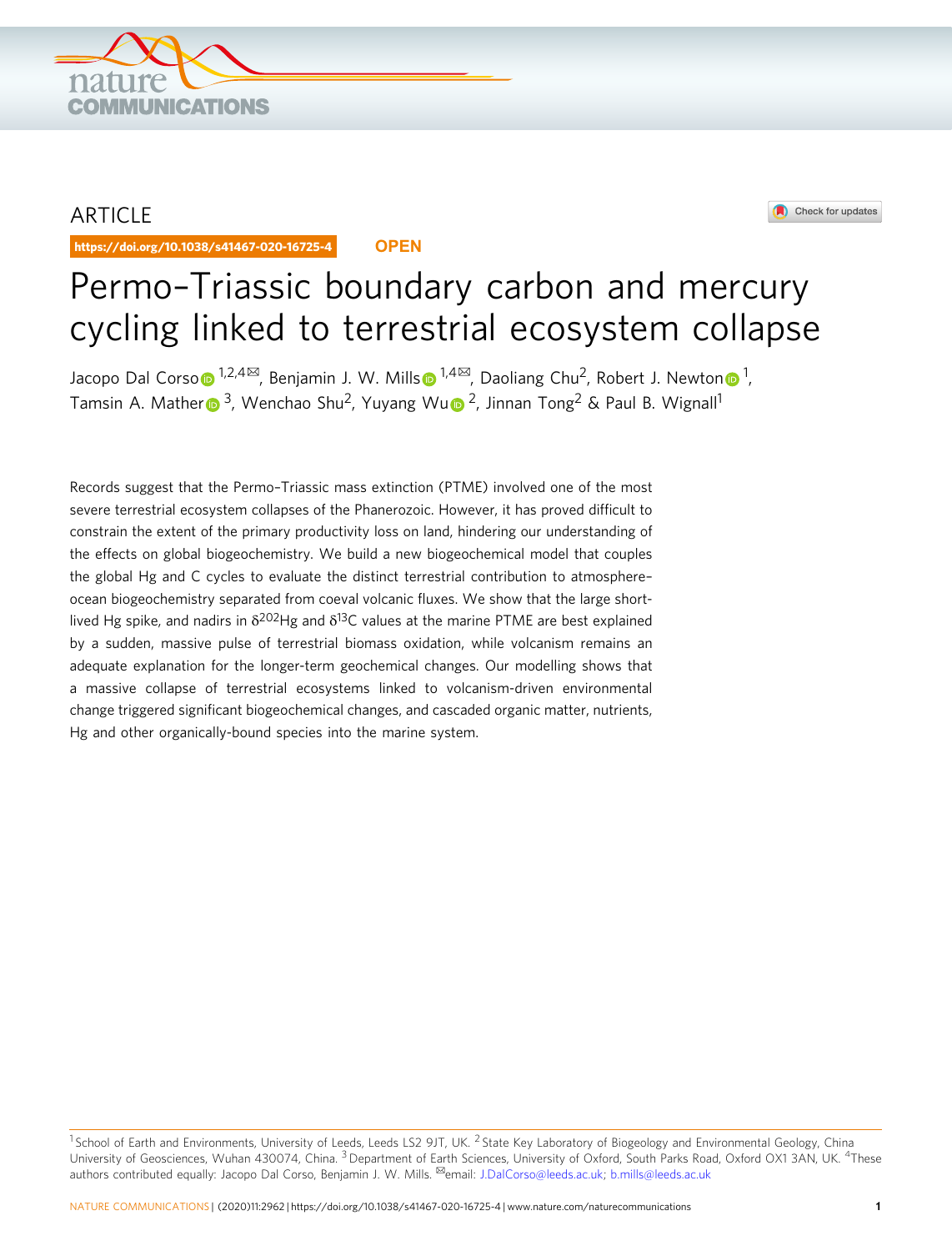<span id="page-1-0"></span>he Permo–Triassic mass extinction (PTME) is the largest known extinction in Earth′s history, with the loss of ~90% of species in the sea and  $\sim$ 70% of species on land<sup>[1](#page-7-0)-4</sup>. The PTME has been causally linked to the emplacement of the Siberian Traps Large Igneous Province (LIP) and associated volcanic gas emissions (especially  $CO<sub>2</sub>$ ,  $SO<sub>2</sub>$  and halogens), via widespread environmental changes such as warming and oceanic anoxia<sup>[5](#page-7-0)–8</sup>. The PTME also saw a crisis in terrestrial ecosystems, with loss of plant diversity, increased wildfire activity and consequent enhanced soil erosion $9-14$  $9-14$  $9-14$ . Recent work has shown that the disruption of vegetation started before and culminated at the marine extinction level (Fig. 1), implying that the environmental disaster impacted terrestrial ecosystems first $1^{2,14}$ . The cause of the terrestrial mass extinction is still unclear, and several kill mechanisms have been hypothesised. For example, a shift from a humid warm climate to an unstable highly seasonal climate and an associated increase in wildfires affected the equatorial Permo–Triassic peatlands, drastically reducing the abundance and diversity of the flora<sup>14</sup>; abnormal pollen and spores found in different localities around the world during the PTME interval suggest widespread mutagenesis possibly linked to an increase in UV-B radiation due to ozone depletion $15,16$  $15,16$  $15,16$ ; a terrestrial S-isotope record from the Karoo basin in South Africa could indicate volcanically driven acid rain at the  $P-T$  transition<sup>[17](#page-7-0)</sup> that might have also severely impacted the flora. Whilst the taxonomic losses in terrestrial ecosystems are becoming clearer $12,18$  $12,18$  $12,18$ , and local, enhanced input of terrestrial material into marine environments has been recorded $9,11$ , the biogeochemical impacts and feedbacks on the exogenic C cycle are not known. It is possible that these impacts were severe: the PTME represents the largest, and maybe the only, known mass extinction of insects<sup>19</sup>, suggesting that there may have been a substantial decrease in available food sources at the lowest levels of the food chain.

The PTME is marked by an approximately two- to four-fold increase in marine sedimentary Hg concentration with respect to background levels during a  $\sim$ 400 kyr interval also characterised by negative  $\delta^{13}$ C values<sup>20</sup>, which implies a relatively long-term injection of Hg and  $^{13}$ C-depleted CO<sub>2</sub> into the atmosphere– land–ocean system during this time. Superimposed on this trend is a prominent, short-lived Hg spike, which is usually expressed as Hg/TOC, given the affinity of Hg with organic matter, and which is coincident with the collapse of the terrestrial ecosystems $^{14}$ , the onset of the marine mass extinction interval and a sharp minimum in  $\delta^{13}$ C values (Fig. 1). While higher Hg/TOC values have been reported preceding the marine extinction in the deep-water settings of Japan<sup>21</sup>, these are an artefact of normalisation to values of TOC which are below the analytical detection limit  $\langle \langle 0.1 \rangle$ , and do not track increases in Hg concentrations (see TOC and Hg data in the Supplementary Information of ref.  $21$ ). The Hg record is interpreted as evidence of increased Hg input into the Earth's surface system from the Siberian Traps<sup>[13,21](#page-7-0)-24</sup>. However, Hg is also stored in large quantities in terrestrial biomass and soils $25-27$ . The mobilisation of these terrestrial reservoirs during the PTME could also result in the increased loading of Hg to aquatic environments, even without an elevated volcanic Hg flux to the atmosphere<sup>23,27–[29](#page-7-0)</sup>. Any such changes in the soil and biomass carbon reservoir would also have direct implications for the release of C to the atmosphere and the sedimentary  $\delta^{13}C$  record.

Hg isotopes can be used to better understand how Hg has been transported into the sedimentary environment. Mass-independent fractionation (MIF—denoted by  $\Delta$ ) occurs due to aqueous photoreduction of  $Hg^{2+}$  to  $Hg_{(g)}^{0}$  that takes place in surface waters and



Fig. 1 Permian-Triassic events. Existing records show the terrestrial extinction started before, and its collapse culminated at, the marine extinction interval, where large Hg and Hg/TOC spikes, negative  $\delta^{202}$ Hg, negative  $\Delta^{199}$ Hg and more negative  $\delta^{13}$ C values (EP. 1[30](#page-7-0)) are recorded. After this event, the  $\delta^{13}$ C record shows a second minimum (Ep. II), while Hg concentration decreases, but remains relatively higher than background values, and δ<sup>202</sup>Hg and Δ<sup>199</sup>Hg rebound towards more positive values. This pattern is seen in many P–T successions, in terrestrial and shallow- to deep-water settings. Meishan section: U-Pb ages from Burgess et al.<sup>34</sup>; TOC and C isotopes (δ<sup>13</sup>C) from Xie et al.<sup>30</sup>; Hg concentrations, δ<sup>202</sup>Hg and Δ<sup>199</sup>Hg data are from Grasby et al.<sup>23</sup> and Wang et al.<sup>20</sup>. Chinahe section: all data and correlation to Meishan section are from Chu et al.<sup>14</sup>. Note that to plot Hg (ppb) and Hg/TOC data, the same scale is used. MDF mass-dependent fractionation, MIF mass-independent fractionation, EP. episode.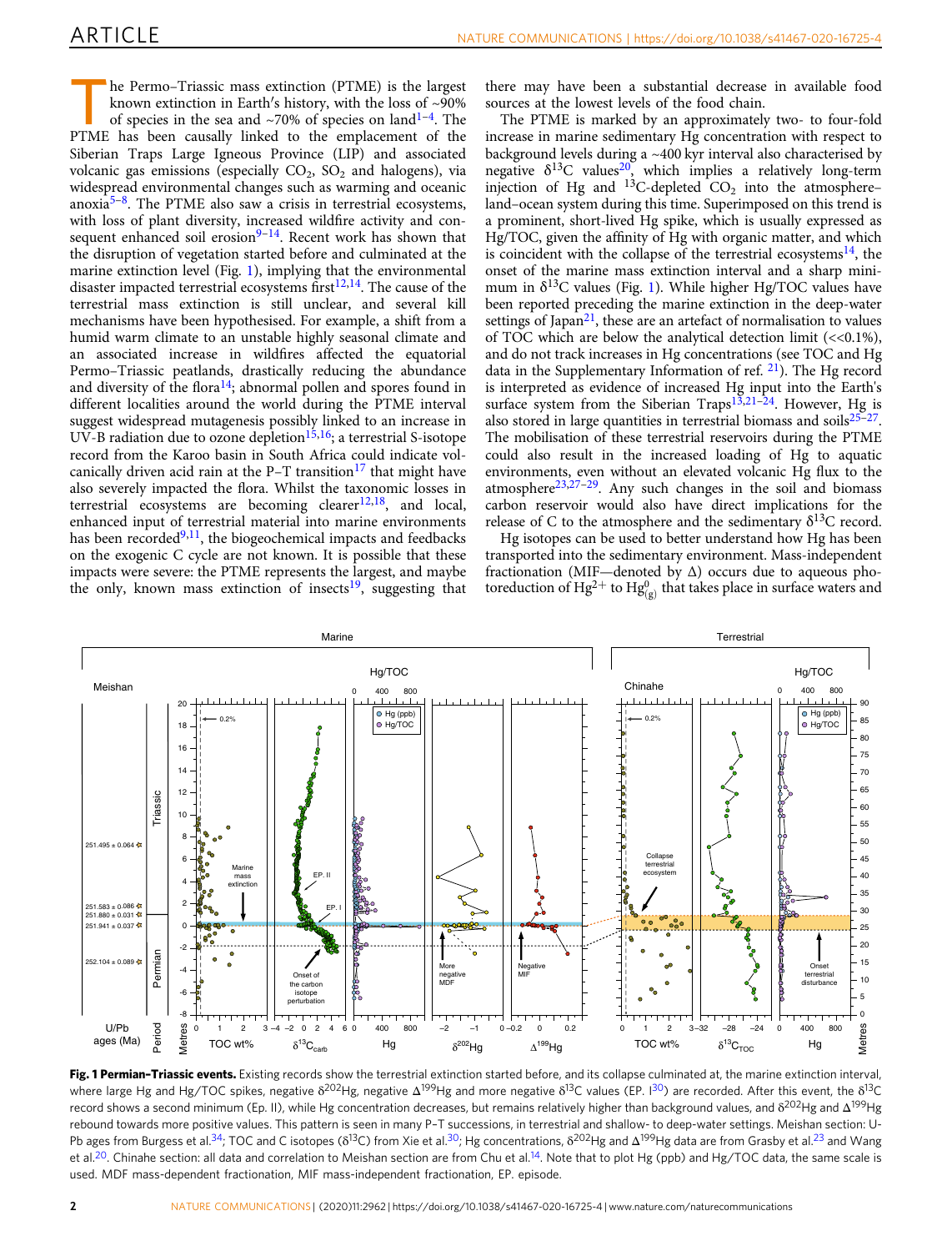in clouds<sup>29</sup>. This results in positive  $\Delta^{199}$ Hg values in the remaining water Hg<sup>2+</sup> pool, hence positive  $\Delta^{199}$ Hg values in sediments dominated by atmospheric  $Hg^{2+}$  deposition. Conversely, slightly negative  $\Delta^{199}$ Hg values characterise the terrestrial reservoir (soil and biomass), which primarily captures  $Hg_{(g)}^0$ <sup>[29](#page-7-0)</sup>. During Hg uptake by plants additional mass-dependent fractionation (MDF) and MIF occur, resulting in more negative  $\delta^{202}$ Hg and  $\Delta^{199}$ Hg values<sup>29</sup>. The Permian–Triassic boundary shallow-water record of Meishan shows a prominent negative  $\delta^{202}$ Hg excursion in correspondence to the Hg spike coupled to a small negative  $\Delta^{199}$ Hg shift, but deeper water successions show persistent positive Δ199Hg[20,21,23,24](#page-7-0). Therefore, isotope data appear to indicate that the Hg was transported to the deep-water settings mostly via the atmosphere, and to the shallow-water settings via continental runoff and via the atmosphere $20,21,23,24$  $20,21,23,24$ .

The  $\delta^{13}$ C records at the Permian–Triassic boundary show two minima<sup>[30](#page-7-0),31</sup>, which are here called EP. I and II (EP. = episode) following ref.  $30$  (Fig. [1](#page-1-0)). The observed  $\delta^{13}$ C trends are similarly recorded in different depositional settings and by different substrates (carbonates, bulk organic matter, separate plant remains)<sup>[14,30](#page-7-0)–32</sup>, strongly indicating that they represent actual changes in the C-isotope composition of the reservoirs of the exogenic C cycle. The Hg concentration spike occurs in the same interval as the minimum in  $\delta^{13}$ C values associated with the PTME (EP. I, Fig. [1](#page-1-0)). At Meishan, where the chronostratigraphic framework is well established  $33,34$ , the initial large Hg spike occurs about 60 Kyrs after the onset of the carbonisotope perturbation (Fig. [1\)](#page-1-0). Data from non-marine end-Per-mian successions confirms this diachrony<sup>[13,14](#page-7-0)</sup> (Fig. [1](#page-1-0)) and show that the Hg spike is also coincident with a sudden decrease in Total Organic Carbon (TOC) values to almost zero<sup>[14](#page-7-0)</sup> (Fig. [1](#page-1-0)). The combination of geochemical and palaeontological data from these sections shows that the terrestrial ecosystem disruption started with the onset of the carbon-isotope perturbation and climaxed at the very sharp  $\delta^{13}$ C minimum (EP. I), coincident with the Hg spike (Fig. [1](#page-1-0)), and the start of the main marine extinction interval. This mismatch in both timings and fluxes between the C and Hg cycles at the PTME, suggest that the 13C-depleted C and the Hg came from multiple sources.

Overall, the interplay between volcanism and terrestrial reservoir changes in controlling PTME biogeochemistry is not well known, and previous attempts to model the  $\delta^{13}C$  record have been fundamentally hampered because of the lack of an independent tracer of the C source. To overcome this, we use published records of  $\delta^{13}$ C and Hg systematics to jointly constrain a new coupled C and Hg biogeochemical model. Our model shows that the large, sudden geochemical shifts at the PTME are best explained by a massive pulse of terrestrial biomass oxidation, while Siberian Traps volcanism can explain the longer-term geochemical changes.

# Results and discussion

A coupled Hg-C cycle model. Figure [2](#page-3-0) shows the biogeochemical box model developed here. The full model derivation follows in the 'Methods' section. The model combines a multi-box sediment–ocean–atmosphere carbon-alkalinity cycle (based on previous work $35-37$  $35-37$  $35-37$ ), with the global mercury cycle $38,39$  $38,39$ . The ocean is split into 'surface', 'high-latitude' and 'deep' boxes. It considers ocean circulation and carbonate speciation, and contains a simplified organic carbon cycle in which burial rates are prescribed. As well as computing the global C and Hg cycles it also computes  $\delta^{13}$ C of all C reservoirs and  $\delta^{202}$ Hg of the ocean reservoirs. A full atmosphere–ocean model of  $\delta^{202}$ Hg would require dynamic biosphere reservoirs, which would greatly increase model complexity. We therefore simplify the system to a mixing model for marine  $\delta^{202}$ Hg, in which atmospheric and riverine inputs have different isotopic signatures. The atmosphere is assumed to have  $\delta^{202}$ Hg<sub>atm</sub> = -1 ‰, and riverine input is assumed to have  $\delta^{202}$ Hg<sub>runoff</sub> = -3 ‰, following ref. <sup>[40](#page-8-0)</sup>.

The model is set up for the late Permian by reducing the solar constant to that of 250 Ma, and increasing the background tectonic CO<sub>2</sub> degassing rate to 1.5 times the present day  $(D =$ 1.5), in line with estimates for the Late Permian $41$ . To obtain the observed pre-event ocean–atmosphere  $\delta^{13}$ C composition of ~3.5‰, we set the rate of land-derived organic carbon burial to 20% higher than present day, and adjust the composition of the weathered carbonate reservoir to 3‰. This is consistent with high terrestrial productivity and C burial in the Permian (e.g., coal forests and mires) and rapid recycling of more recently buried and 13C-enriched carbonate material.

In the following paragraphs, we test two model end-member scenarios: (I) the release of volcanic and thermogenic Hg and C from Siberian Traps activity alone, and (II) with the additional release of Hg and C as a consequence of the collapse of the terrestrial ecosystems.

Volcanic and thermogenic degassing. We first model the release of volcanic/volcanogenic Hg and C from the Siberian Traps. Existing radioisotope data show that the extinction, the negative  $\delta^{13}$ C excursion and Hg spike might have all occurred during the intrusive phase of the Siberian Traps<sup>[20,34](#page-7-0)[,42](#page-8-0)</sup>. It is suggested that the emplacement of large sills caused the combustion or thermal decomposition of organic-rich sediments with the consequent release of thermogenic volatiles, such as C and  $Hg^{20,22}$ . It has been proposed that over a ~400 Kyrs intrusive phase the Siberian Traps emitted ~7600–13,000 Mg yr<sup>-1</sup> of volcanic Hg, which included both magmatic and coal-derived  $Hg^{20,22,23}$  $Hg^{20,22,23}$  $Hg^{20,22,23}$ . Relating this Hg release to the background volcanic source is not straightforward because estimates of the background source vary, but taking the most likely present day range<sup>25</sup> (~90–360 Mg yr<sup>-1</sup>), and further constraining this by taking into account the need to balance overall sedimentary burial of Hg (~190 Mg yr<sup>-1</sup>), and the overall ~50% increase in tectonic degassing in the late Palaeozoic relative to today<sup>43</sup>, we arrive at a best guess for the background late Permian Hg flux of  $\sim$ 300 Mg yr<sup>-1</sup>. This means that the Siberian Traps eruption increased the geogenic Hg input by a factor of  $\sim$ 25–43 over  $\sim$ 400 Kyrs.

To test this scenario, we model Siberian Traps intrusion by increasing the volcanic Hg source by 25–43-fold for 450 Kyrs, while also increasing the  $CO<sub>2</sub>$  source in line with estimates<sup>44,45</sup> for Siberian Traps degassing based on magma volumes and sediment intrusion (by  $4-8 \times 10^{12}$  moles/year). The CO<sub>2</sub> released by contact metamorphism at the PTME is assumed to have an average  $\delta^{13}$ C composition of  $-25\%$ <sup>[44](#page-8-0)</sup>. Specifically, the input functions are:

$$
f_{CO_{2input}} = [-253 - 251.99 - 251.98 - 251.56 - 251.55 - 251],
$$
  
\n
$$
[0 0 CO_{2ramp} CO_{2ramp} 0 0]
$$
  
\n
$$
F_{Hg_{input}} = [-253 - 251.99 - 251.98 - 251.56 - 251.55 - 251],
$$

$$
\left[1\,1\,Hg_{ramp}\,Hg_{ramp}\,1\,1\right]
$$

Here the first vector is time in millions of years and the second is the flux alteration at that time. Here  $CO_{2ramp}$  is the additional CO<sub>2</sub> release in mol yr<sup>-1</sup>, and  $Hg_{ramp}$  is the relative Hg degassing rate increase. For the duration of these pulses, the thermohaline circulation is also assumed to collapse due to warming and freshwater input<sup>[46](#page-8-0)</sup>. We reduce the circulation term to 1 Sv over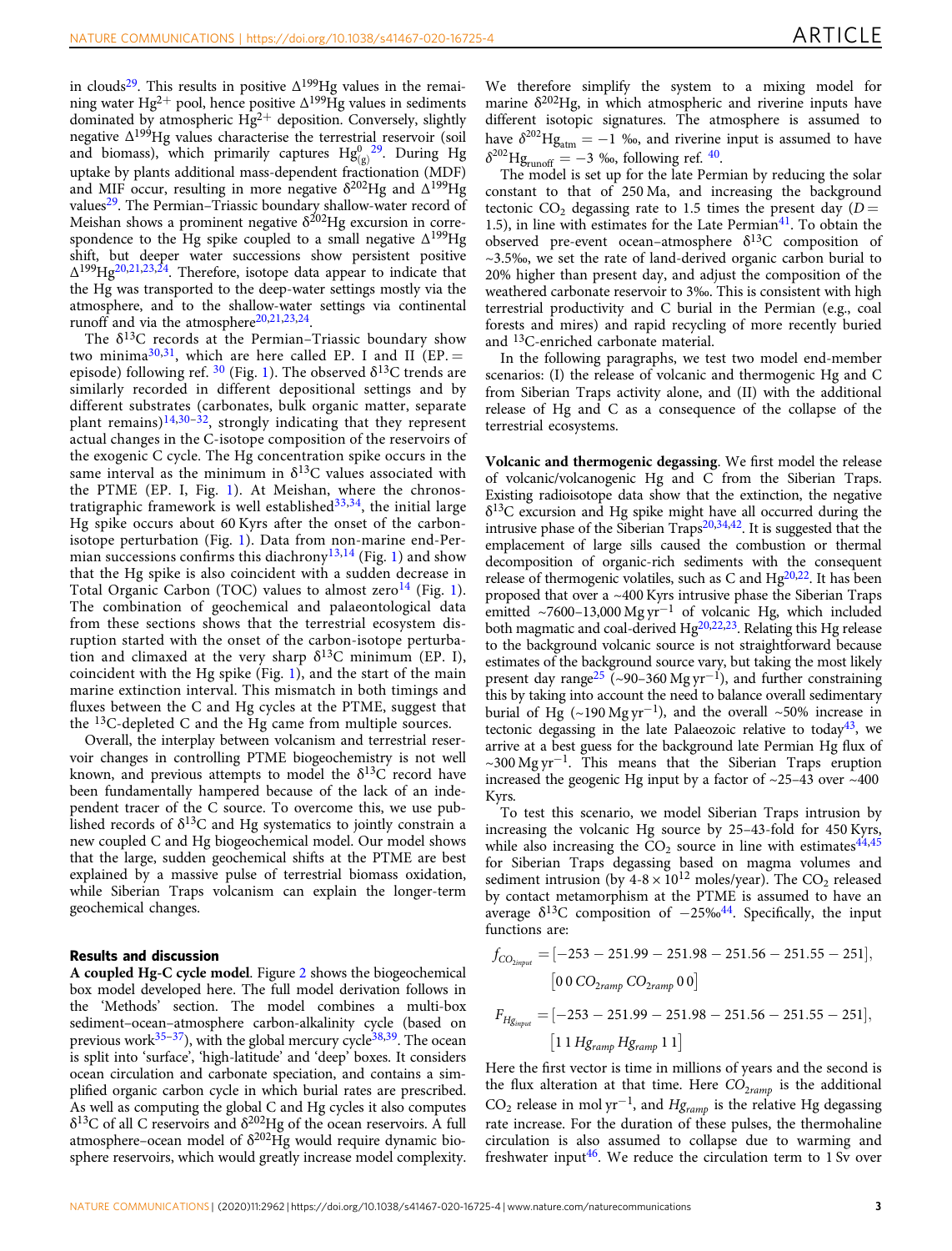<span id="page-3-0"></span>

Fig. 2 Model schematic. Concentrations of modelled species are tracked in boxes representing the atmosphere (a), surface ocean (s), high-latitude ocean (h) and deep ocean (d). Exchange between boxes via air–sea exchange, circulation and mixing, or evasion and deposition are shown as dashed arrows. Biogeochemical fluxes between the hydrosphere and continents/sediments are shown as solid arrows. See text, 'Methods' and Supplementary Information for full details of fluxes. a C cycle. **b** Mercury cycle.

this period, which allows more rapid change in the model surface ocean C isotopes and Hg loading. This is a large reduction, and also reflects the simple structure of the model in which the entire low-latitude surface ocean is represented by a single box, and so is well-mixed. Figure [3](#page-4-0)a–d shows that this magnitude and timing of release of C and Hg is capable of driving the longer-term decline in carbonate  $\delta^{13}$ C, and the coeval long-term approximately twoto four-fold enrichment in shallow sediment Hg/TOC that is observed in Meishan. However, the model scenario does not capture the spike in Hg concentration, or nadir in  $\delta^{13}C$  (EP.  $I^{30}$  $I^{30}$  $I^{30}$  in Fig. [1\)](#page-1-0) that are coincident with the final stage of the terrestrial extinction. It also does not produce any substantial change in marine  $\delta^{202}$ Hg isotopes (Fig. [1](#page-1-0)d), because the primary Hg source to the ocean is the atmosphere for the full model run.

Within the model, we have also explored a scenario wherein the large Hg pulse represents a further rapid pulse of LIP volcanism. We have attempted this scenario in Supplementary Note 1 (Scenario I–2), where a 1 Kyr volcanic pulse is assumed to raise the Hg and C input rates by a further factor of 5. While the Hg/TOC can indeed be explained by an additional short-lived pulse of Hg, we require the total release rate of Hg to be ~200 times greater than background levels, and even then, this scenario fails to reproduce any of the Hg isotope signature or the nadir in carbonate  $\delta^{13}$ C (Supplementary Fig. 1).

Terrestrial ecosystem collapse. For scenario II, we explore the additional effects of a geologically rapid  $(-1$  Kyr) pulse of Hg and C as the result of the collapse of terrestrial ecosystems at the PTME. The magnitude of this Hg flux is again difficult to quantify precisely, and we explore an increase of 100-fold over background conditions. This level of increase represents the magnitude required to drive the sedimentary Hg signal that we observe, and is compatible with the available terrestrial biosphere Hg reservoir: total soil Hg is estimated to be on the order of  $\sim$  10<sup>6</sup> Mg Hg when considering a soil depth of  $\sim$ 15 cm<sup>47</sup>. So, our model Hg delivery flux would require decimetre-scale soil organic matter oxidation over 1000 years, coincident with the PTME and the sharp EP. I negative  $\delta^{13}C$  shift<sup>11</sup>. The Hg pulse is delivered directly to the lowlatitude surface ocean via runoff in the model, and is accompanied by a pulse of 'soil oxidation' C which we assume raises the global rate of oxidative weathering by a factor of 30—a number chosen to

have the observed level of impact on the C-isotope record while being compatible with the Hg input change. We also assume a cessation of terrestrial organic C burial. Terrestrial Hg deposition and erosion is not altered during the pulse as the fluxes are minor by comparison. The new model functions applied in addition to the longer-term inputs of scenario I are:

$$
F_{Cburial} = [-253 - 251.951 - 251.950 - 251.949 - 251.948 - 251],
$$
  
\n
$$
[1 1 C_{ramp} C_{ramp} 1 1]
$$
  
\n
$$
F_{oxidw} = [-253 - 251.951 - 251.950 - 251.949 - 251.948 - 251],
$$
  
\n
$$
[1 1 O_{ramp} O_{ramp} 1 1]
$$
  
\n
$$
F_{runoff} = [-253 - 251.951 - 251.950 - 251.949 - 251.948 - 251],
$$
  
\n
$$
[1 1 Hg_{bio} Hg_{bio} 1 1]
$$

Here, the first vector is time in millions of years, and the second shows flux multipliers at these times.  $C_{ramp}$ ,  $O_{ramp}$  and  $Hg_{bio}$  denote the relative rate of land organic C burial, oxidative weathering and Hg runoff, respectively, and are set at 0, 30 and 100, respectively, for the duration of the 1-kyr pulse.

This 'biosphere' pulse causes a short-term large concentration spike in the shallow marine Hg reservoir and its sediments, which is superimposed on the volcanically driven changes (Fig. [3e](#page-4-0)–h). The Hg spike is far larger than would be expected from simply increasing the volcanic source by the same amount because the biospheric Hg is delivered directly to the surface ocean and sedimentation occurs mostly on the shelf. With the inclusion of terrestrial C oxidation and cessation of terrestrial carbon burial, the model also replicates the transient shift to more negative  $\delta^{13}C$ values recorded at the marine extinction interval (EP.  $I^{30,31}$  $I^{30,31}$  $I^{30,31}$  $I^{30,31}$  $I^{30,31}$  in Fig. [1](#page-1-0)): Terrestrial C oxidation is a source of isotopically light  $C^{48}$ . The model now also shows a sharp negative  $\delta^{202}$ Hg shift in the shallow ocean box, which is triggered by increased Hg riverine input, but shows no change in the deeper ocean, where the source of Hg remains predominantly atmospheric. This also compares well with existing records (Fig. [3](#page-4-0)). At Meishan, which was located in the margins of the Yangtze carbonate platform, the Hg and Hg/ TOC spike is coincident with more negative  $\delta^{202}$ Hg values (Fig. [1](#page-1-0)), while in the deeper water sections of south China the values are more positive $20,23$ .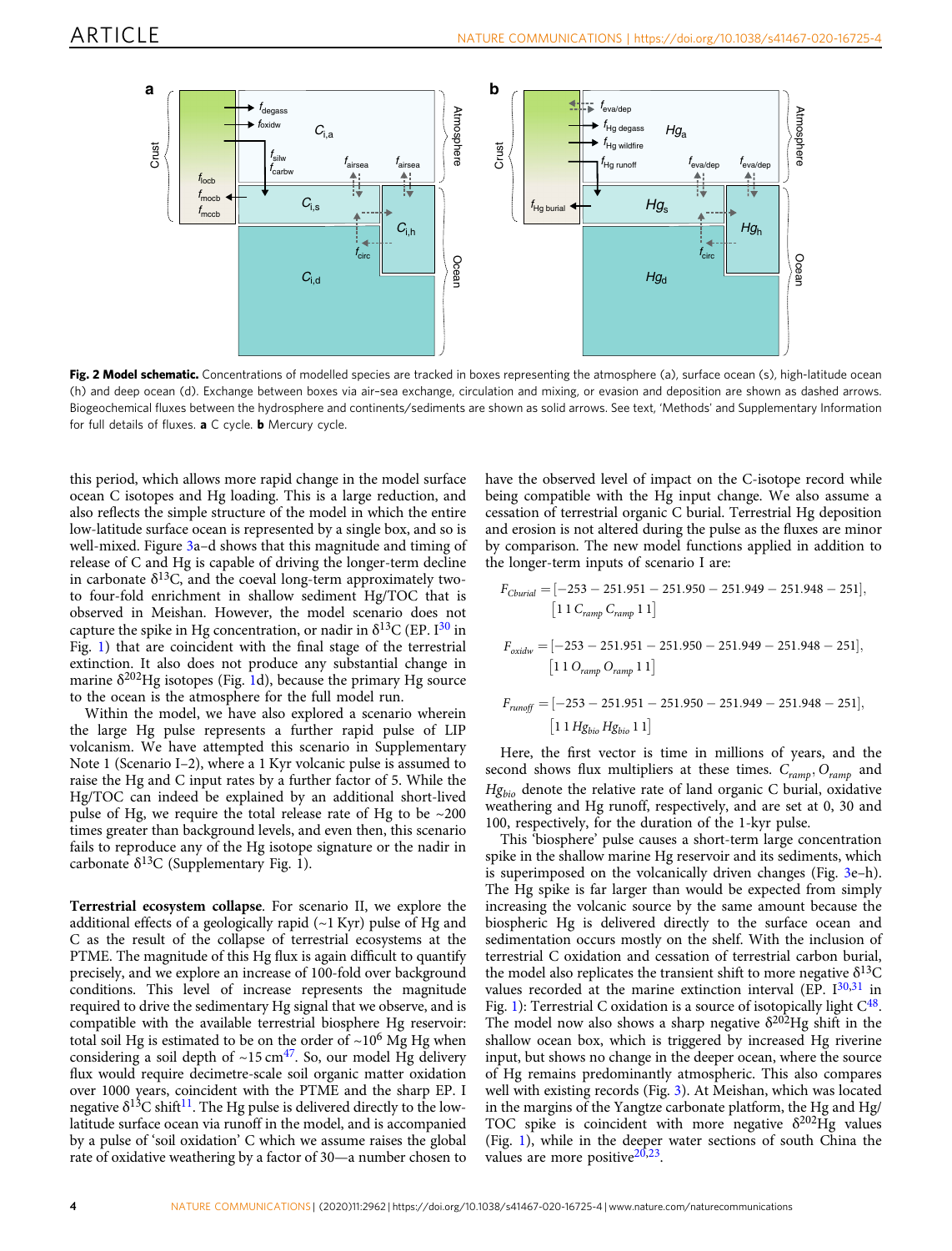<span id="page-4-0"></span>

Fig. 3 Model results. a-d Volcanic C and Hg source only (thermogenic plus magmatic). e-h With addition of 'vegetation loss' Hg source and corresponding increase in organic carbon oxidation. C-isotope, Hg/TOC and  $\delta^{202}$ Hg data from 'Meishan GSSP' section<sup>20,23</sup>. In both columns, top panel (a, e) shows input forcing in terms of relative rate of Hg input, next panel (b, f) shows  $\delta^{13}C$  of new shallow ocean carbonate, third panel (c, g) shows Hg/TOC data versus the model molar Hg/C<sub>org</sub> burial rate, which has been scaled to match the background as the model does not calculate weights. Final panel (**d**, h) shows model δ<sup>202</sup>Hg against data, where solid line is shallow water (box s) and dashed line is deep water (box d) Blue dots = published data; Red and green lines  $=$  model Hg fluxes; Pink lines  $=$  model output.

Hence, oxidation of terrestrial biomass is a compelling scenario to explain the palaeontological, sedimentological and geochemical data. There is clear observational evidence for the collapse of the terrestrial ecosystems and cessation of terrestrial C burial, stratigraphic evidence supporting the sequence and timing of the events (onset of the  $\delta^{13}$ C shift—collapse of the terrestrial ecosystem—Hg and C spike), sufficient quantity of Hg available, consistency with the isotopic evidence for changing Hg sources, and consistency with the  $\delta^{13}$ C records.

Massive terrestrial biomass oxidation during the PTME. Using our coupled C–Hg biogeochemical model, we show that the massive collapse of terrestrial ecosystems and oxidation of terrestrial biomass during the Permian–Triassic extinction had a huge impact on global Hg and C biogeochemistry. Hg stored in the terrestrial reservoirs was rapidly released as a consequence of the loss of terrestrial biomass and increased soil erosion $9,14$ . This mechanism is the best explanation for the sharp increased loading of Hg into both terrestrial and marine water bodies and the negative shift in  $\delta^{202}$ Hg in coincidence with the marine mass extinction. Contemporaneously, increased soil carbon oxidation introduced large quantities of isotopically light C, accounting for the sharp negative  $\delta^{13}C$ anomaly registered in the sedimentary record (EP.  $I^{30}$  $I^{30}$  $I^{30}$ ). In the model, the emission of Hg and C from magma and heating of sedimentary organic matter during the intrusive phase of the Siberian Traps LIP emplacement can account for the smaller,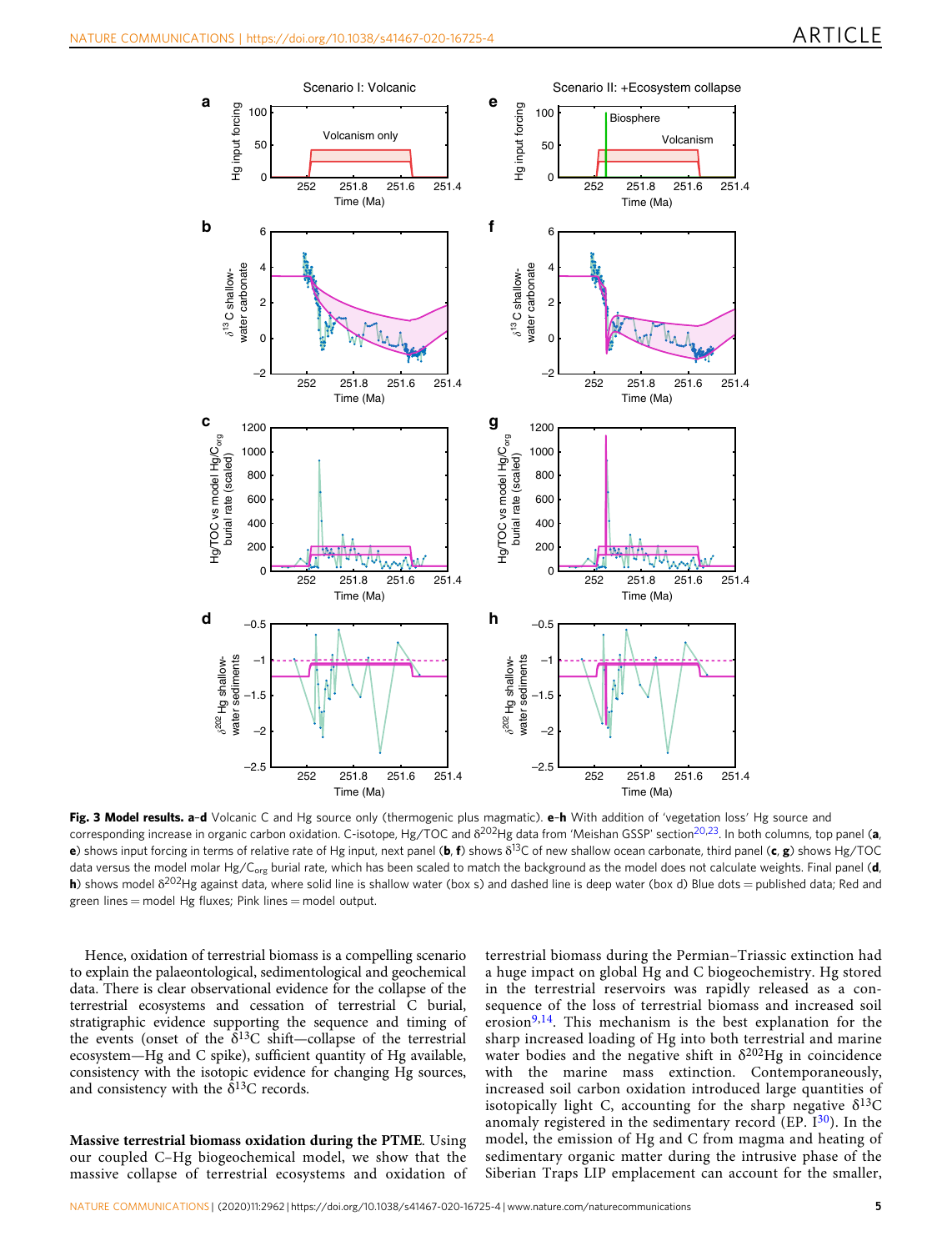<span id="page-5-0"></span>two- to fourfold increase of Hg concentrations with respect to background levels, and the relatively longer negative  $\delta^{13}C$ trend that is recorded by both carbonates and organic matter, in marine and terrestrial settings.

A new scenario emerges for the PTME that links the collapse of ecosystems on land to the global geochemical changes recorded at the marine extinction interval. The disruption of terrestrial environments started during the initial phases of the Siberian Traps emplacement likely due to the release of volcanic gases as  $CO<sub>2</sub>$ ,  $SO<sub>2</sub>$  and halogens, which could have triggered acid rain, ozone depletion, volcanic darkness, rapid cooling and subsequent global warming $8,49$  $8,49$  $8,49$ . At the culmination of the terrestrial disturbance interval, when the ecosystems totally collapsed, large amounts of 13C-depleted C and Hg deriving from a massive oxidation of terrestrial biomass were transported into aqueous habitats causing a steep decline in sedimentary  $\delta^{13}C$  (carbonates and organic matter), a sedimentary Hg concentrations spike and a shift in  $\delta^{202}$ Hg (Fig. [3](#page-4-0)). At this level, the marine mass extinction started. This, according to the existing chronostratigraphic framework, happened ∼60 Kyrs after the onset of the carbonisotope perturbation and of the terrestrial ecological distur-bances<sup>[14](#page-7-0)</sup> (Fig. [1](#page-1-0)).

The biogeochemical cycle of Hg is intimately linked to the cycle of organic matter and its constituting elements, such as C, N, S and  $\overline{P^{50}}$ . Hence, besides Hg and  $\overline{C}$ , other organically-bound species would have been transferred from the terrestrial reservoirs into the marine system in large quantities at EP. I (Fig. [1](#page-1-0)). Addition of these species, particularly the nutrients P and N, are easily capable of driving ecosystem turnover, anoxia and eutrophication, and it is likely that this terrestrial input contributed to the marine extinction $9,11$ . Our model does not include these additional cycles, but other models have shown that a relatively small increase in marine P delivery (2–3-fold) has the potential to drive marine anoxia or euxinia<sup>51,52</sup>. The scale of the terrestrial ecosystem collapse at the PTME could explain the severity of the biotic crisis at the Permian–Triassic boundary at all trophic levels, and should be a key consideration for future research. For other events, the Hg records are not so consistent nor as detailed as for the PTME. However, it is very likely that future research on other intervals could show the same Hg and C patterns as for the PTME.

# Table 1 Model species.

| <b>Description</b>                             | Name                  | Exists in     | Size at present                                              |
|------------------------------------------------|-----------------------|---------------|--------------------------------------------------------------|
| Surface ocean water                            | $W_{\rm s}$           | Surface ocean | $3.07 \times 10^{16}$ m <sup>3</sup>                         |
| High-latitude water                            | $W_h$                 | High latitude | $1.35 \times 10^{16}$ m <sup>3</sup>                         |
| Deep water                                     | $W_d$                 | Deep ocean    | $1.35 \times 10^{18}$ m <sup>3</sup>                         |
| Atmospheric CO <sub>2</sub>                    | CO <sub>2a</sub>      | Atmosphere    | $5 \times 10^{16}$ mol C                                     |
| Surface ocean DIC                              | DIC <sub>s</sub>      | Surface ocean | $6 \times 10^{16}$ mol C <sup>*</sup>                        |
| High-latitude DIC                              | DIC <sub>h</sub>      | High latitude | $3 \times 10^{16}$ mol C <sup>*</sup>                        |
| Deep ocean DIC                                 | DIC <sub>d</sub>      | Deep ocean    | $3 \times 10^{18}$ mol C <sup>*</sup>                        |
| Surface ocean alkalinity                       | $ALK_{c}$             | Surface ocean | $6 \times 10^{16}$ mol CaCO <sub>3</sub> equiv. <sup>*</sup> |
| High-latitude alkalinity                       | ALK <sub>h</sub>      | High latitude | $3 \times 10^{16}$ mol CaCO <sub>3</sub> equiv. <sup>*</sup> |
| Deep ocean alkalinity                          | $ALK_d$               | Deep ocean    | $3 \times 10^{18}$ mol CaCO <sub>3</sub> equiv. <sup>*</sup> |
| $\delta^{13}$ C of atmospheric CO <sub>2</sub> | $\delta^{13}CO_{2a}$  | Atmosphere    | $-7$ %                                                       |
| $\delta^{13}$ C of surface ocean DIC           | $\delta^{13} DIC_{s}$ | Surface ocean | 0.1 % $e^{**}$                                               |
| $\delta^{13}$ C of high-latitude DIC           | $\delta^{13} DIC_h$   | High latitude | 0.1 % $e^{**}$                                               |
| $\delta^{13}$ C of deep ocean DIC              | $\delta^{13} DIC_d$   | Deep ocean    | 0.1 % $e^{**}$                                               |
| Atmospheric Hg                                 | $Hg_a$                | Atmosphere    | $3.5 \times 10^6$ mol Hg***                                  |
| Surface ocean Hg                               | $Hg_{s}$              | Surface ocean | $1.34 \times 10^{7}$ mol Hg***                               |
| High-latitude Hg                               | $Hg_h$                | High latitude | $5.9 \times 10^6$ mol Hg***                                  |
| Deep ocean Hg                                  | $Hg_d$                | Deep ocean    | $5.9 \times 10^8$ mol Hg***                                  |

Starting values chosen close to equilibrium values, model equilibrates to DIC  $\approx$  2 mM and ALK  $\approx$  2.2 mM

\*Note that 0.1 is used instead of 0 to increase model stability at initialisation \*\*\* after Amos et al.<sup>[25](#page-7-0)</sup> and scaled to ocean box volumes

# Methods

Model derivation. This model is designed to track the transfer and isotopic signature of atmospheric and marine carbon and mercury over geological time, while being broadly applicable to changes on the timescale of ocean circulation. The biogeochemical system is taken largely from ref. <sup>[36](#page-7-0)</sup>, with some additions from refs. [37](#page-7-0),[53](#page-8-0),[54](#page-8-0), with the underlying hydrological model from ref. [35.](#page-7-0) The Hg cycle follows ref. [25](#page-7-0).

Model structure. The model has three ocean boxes: surface (s), high latitude (h) and deep (d). As in ref.  $35$ , the surface box is 100-m deep and occupies 85% of the ocean surface, whereas the high-latitude box is 250-m deep and represents 15% of the ocean surface. Each ocean box includes the same biogeochemical species, and a thermohaline circulation mixes the boxes in the order s, h, d. The upper boxes exchange with the atmosphere, which is a single box. As well as transfer fluxes between ocean and atmosphere boxes, biogeochemical fluxes of weathering, degassing and burial operate between the surface system and crust.

Model species. All model species are shown in Table 1.

Model fluxes. Model fluxes, with equations and present values are shown in Table [2](#page-6-0).

**Non-flux calculations.** Atmospheric  $CO<sub>2</sub>$  volume ratio is calculated as:

$$
CO_2ppm=280\frac{CO_{2a}}{CO_{2a_0}}
$$

where  $CO_{2a}$  is atmospheric  $CO_2$  in moles, and  $CO_{2a}$  is this value at present day. Global average surface temperature (GAST) is:

$$
\text{GAST} = 288 + k_{\text{clim}}\left(\!\frac{\log\!\left(\!\frac{\text{CO}_{\text{.2PPM}}}{280}\!\right)}{\log\!\left(2\right)}\!\right) - 7.4\!\left(\!\frac{t_{\text{geol}}}{-570}\!\right)
$$

where  $k_{\text{elim}}$  is climate sensitivity to doubling  $CO_2$ , and  $t_{\text{geol}}$  is time in millions of years before present and is expressed in negative terms. Low-latitude surface temperature  $(T_s)$  is assumed to scale by  $\frac{2}{3}$  times global temperature change, and both high-latitude  $(T_h)$  and deep  $(T_d)$  temperature are assumed to follow global temperature change.

For carbonate speciation, effective equilibrium constants are calculated following refs. [36,](#page-7-0)[55:](#page-8-0)

$$
K_{\text{carb}} = 5.75 \times 10^{-4} + 6 \times 10^{-6} (T_{\text{j}} - 278)
$$

$$
K_{\rm CO_2}=0.035+0.0019(T_{\rm j}-278)
$$

Dissolved carbon species are then calculated following Walker and Kasting<sup>36</sup>:

$$
{\left[ HCO_3^- \right]_j} \!=\! \frac{{\text{DIC}_j} - \sqrt{ DIC_j^2 - ALK_j \Big( 2DIC_j - ALK_j \Big) (1 - 4K_{\text{carb}})} }{1 - 4K_{\text{carb}}}
$$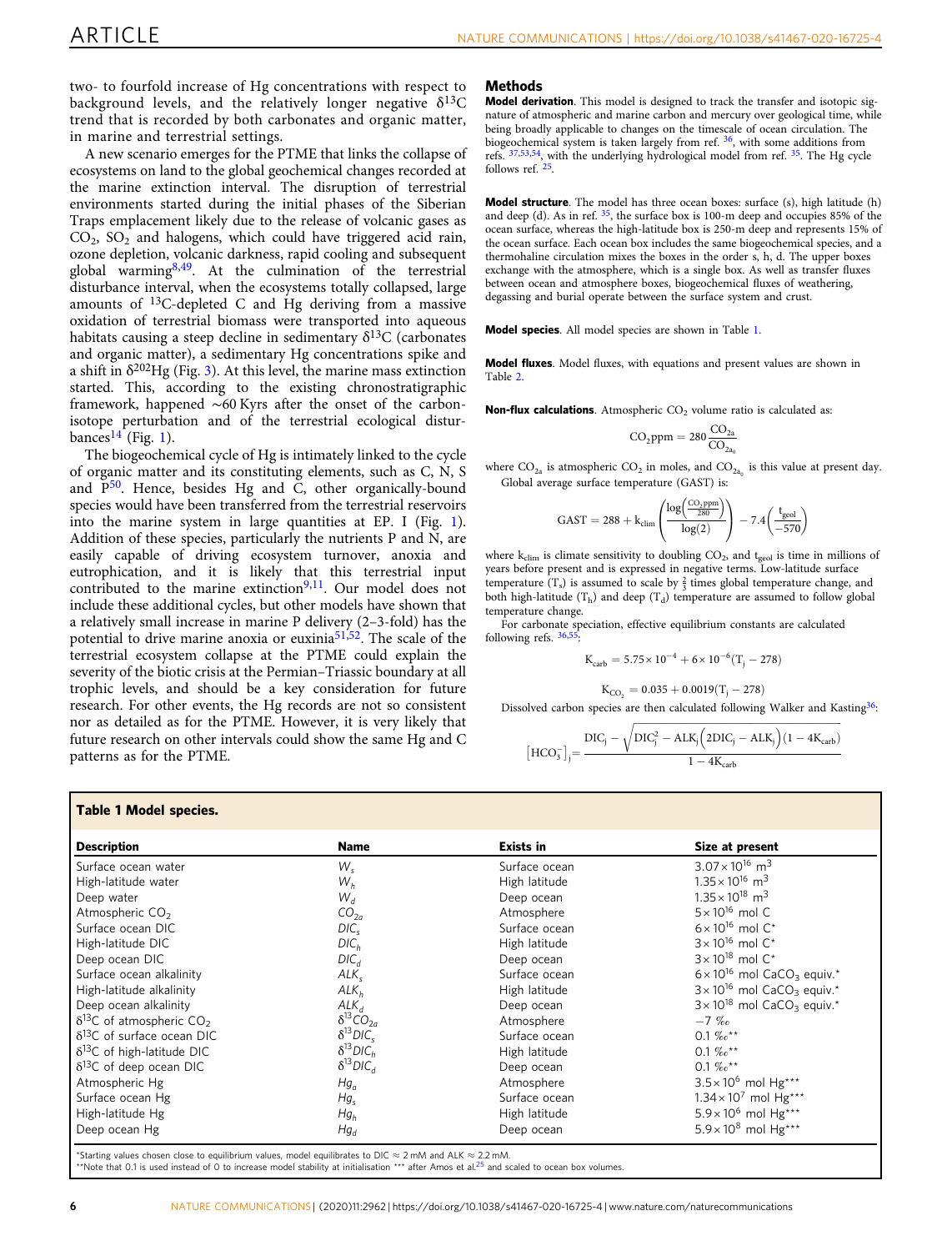# <span id="page-6-0"></span>Table 2 Model fluxes.

| <b>Description</b>       | <b>Name</b>                | <b>Equation</b>                                                                                                                                    | Size at present                                |
|--------------------------|----------------------------|----------------------------------------------------------------------------------------------------------------------------------------------------|------------------------------------------------|
| Transfer fluxes          | tran $_{ii}$               | $C_i f_{circ}$                                                                                                                                     | Multiple                                       |
| Air-sea exchanges        | t airsea,                  | $A_j M_{atm} (\frac{pCO_{2a}-pCO_{2j}}{\tau})$                                                                                                     | Multiple                                       |
| Silicate weathering      | $t_{\rm silw}$             | $k_{basw}f_{T_{bas}} + k_{granw}f_{T_{aran}}$                                                                                                      | $8 \times 10^{12}$ , mol C yr <sup>-1</sup>    |
| Carbonate weathering     | T <sub>carbw</sub>         | $\begin{array}{l} k_{\mathit{carbw}} f_{\mathit{Tcarb}} \\ k_{\mathit{oxidw}} \left( \mathit{RO}_{2} \right)^{0.5} F_{\mathit{oxidw}} \end{array}$ | $8 \times 10^{12}$ mol C yr <sup>-1</sup>      |
| Oxidative weathering     | t <sub>oxidw</sub>         |                                                                                                                                                    | 7.75 × 10 <sup>12</sup> mol C yr <sup>-1</sup> |
| Carbonate degassing      | Tccdeg                     | $k_{ccdeg}D$                                                                                                                                       | $8 \times 10^{12}$ mol C yr <sup>-1</sup>      |
| Organic carbon degassing | Tocdea                     | $k_{ocdeg}D$                                                                                                                                       | $1.25 \times 10^{12}$ mol C yr <sup>-1</sup>   |
| Mare carbonate burial    | $t_{mecb}$                 | $k_{mecb} \frac{(\Omega-1)^{1.7}}{\Omega_0}$                                                                                                       | $16 \times 10^{12}$ mol C yr <sup>-1</sup>     |
| Marine organic C burial  | f <sub>mocb</sub>          | $k_{\text{mock}}$                                                                                                                                  | $4.5 \times 10^{12}$ mol C yr <sup>-1</sup>    |
| Marine carbonate burial  | T mccb                     | $k_{mecb}$                                                                                                                                         | $16 \times 10^{12}$ mol C yr <sup>-1</sup>     |
| Land organic C burial    | T <sub>locb</sub>          | $k_{locb}F_{Cburial}$                                                                                                                              | $4.5 \times 10^{12}$ mol C yr <sup>-1</sup>    |
| Volcanic Hg release      | $I_{Hg_{\mathrm{vole}}}$   | $k_{Hg_{\text{volc}}}F_{Hg_{\text{input}}}$                                                                                                        | $1.5 \times 10^6$ mol Hg yr <sup>-1*</sup>     |
| Wildfire Hg release      | $f_{Hg_{\rm wildfire}}$    | $k_{Hg_{\rm wildfire}}$                                                                                                                            | $5 \times 10^5$ mol Hg yr <sup>-1*</sup>       |
| Riverine Hg runoff       | $f_{Hg_{\textit{runoff}}}$ | $k_{Hg_{\text{runoff}}F_{\text{runoff}}$                                                                                                           | $2 \times 10^6$ mol Hg yr <sup>-1*</sup>       |
| Marine Hg burial         | $f_{Hg_b}$                 | $k_{Hg_b}(\frac{Hg_s}{Hg_{s_0}})$                                                                                                                  | $2 \times 10^6$ mol Hg yr <sup>-1*</sup>       |
| Vegetation Hg deposition | $I_{\text{vegdep}}$        | $k_{Hg_{\text{vegdep}}}(\frac{Hg_a}{Hg_{a_0}})$                                                                                                    | $1 \times 10^7$ mol Hg yr <sup>-1*</sup>       |
| Vegetation Hg evasion    | I <sub>vegeva</sub>        | $k_{Hg_{vegeva}}$                                                                                                                                  | $1 \times 10^7$ mol Hg yr <sup>-1*</sup>       |
| Ocean Hg deposition      | $I$ <sub>oceandep</sub>    | $k_{Hg_{oceandep}}(\frac{Hg_a}{Hg_{a_o}})$                                                                                                         | $1.5 \times 10^7$ mol Hg yr <sup>-1*</sup>     |
| Ocean Hg evasion         | l oceaneva,                | $k_{Hg_{oceaneva}}$ .<br>$\overline{Hg}_{j\cap}$                                                                                                   | $1.5 \times 10^7$ mol Hg yr <sup>-1*</sup>     |

\*Volcanic Hg flux follows ref. <sup>25</sup>, and is assumed equivalent to the total Hg burial in their model to close the system over long timescales. This value is within their stated reasonable range but is -2× their chosen volcanic flux, the value is further increased by 50% due to higher rates of tectonic degassing through the Permian and Triassic. Runoff and burial fluxes are calculated to close the system under<br>volcanic and wildfir

$$
\begin{aligned}[CO_3^{2-}]_j = \frac{ALK_j - [HCO_3^-]_j}{2} \\ & pCO_{2j} = \frac{K_{CO_2} \left[HCO_3^- \right]^2}{[CO_3^{2-}]}\end{aligned}
$$

We also explicitly calculate [H<sup>+</sup>] concentration to observe model pH:

$$
[H^{+}] = K_{2} \frac{[HCO_{3}^{-}]}{[CO_{3}^{2-}]}
$$

Calcium carbonate saturation state is calculated as:

$$
\Omega_j=\frac{[Ca]_j\big[CO_3^{2-}\big]_j}{K_{sp}}
$$

where  $\Omega_j$  is the CaCO<sub>3</sub> saturation state in box j, and K<sub>sp</sub> is the solubility product.<br>For terrestrial chemical weathering, temperature dependence of basalt and granite weathering is calculated as:

$$
f_{\text{Tbas}} = e^{0.0608\left(\text{GAST}-288\right)} \left(1+0.038\left(\text{GAST}-288\right)\right)^{0.65}
$$

$$
f_{Tgran}=e^{0.0724(GAST-288)}(1+0.038(GAST-288))^{0.65}\,\rm
$$

And temperature dependence of carbonate weathering:

$$
f_{\text{Tcarb}}=1+0.087(\text{GAST}-288)
$$

# Fixed parameters. Fixed parameters are shown in Table 3.

Differential equations. The following equations track the 11 non-water species from Table [1](#page-5-0).

Atmospheric CO<sub>2</sub>:

\n
$$
\frac{d(CO_{2a})}{dt} = -f_{\text{aisea}_a} - f_{\text{aisea}_b} + f_{\text{codeg}} + f_{\text{codeg}} + f_{\text{oddw}} - f_{\text{locb}} - f_{\text{catbw}} - 2f_{\text{silw}} + f_{\text{CO}_{\text{2input}}}
$$
\nLow-latitude surface ocean DIC:

\n
$$
\frac{d(DIC_s)}{dt} = f_{\text{max}} + \text{tran}_{\text{DC}} - \text{tran}_{\text{DC}} + 2f_{\text{max}} + 2f_{\text{max}} - f_{\text{max}} - f_{\text{max}} + f_{\text{max}}
$$

 $\frac{d\mathbf{r}}{dt} = \mathbf{r}_{\text{airsea}_s} + \text{tran}_{\text{DIC}_{\text{ds}}}$  $-\tan_{\text{DIC}_{\text{sh}}} + 2f_{\text{carbw}} + 2f_{\text{silw}} -$ <sup>t</sup> mccb <sup>t</sup> mocl High-latitude surface ocean DIC:

$$
\frac{d(DIC_h)}{dt} = f_{\text{airsea}_h} + \text{tran}_{DIC_{sh}} - \text{tran}_{DIC_{hd}}
$$

# Table 3 Fixed model parameters.

| <b>Description</b>                           | <b>Name</b>       | Size at present                          |
|----------------------------------------------|-------------------|------------------------------------------|
| Thermohaline speed                           | t <sub>circ</sub> | 10Sv                                     |
| Relative area of low-latitude surface ocean  | A.                | 0.85                                     |
| Relative area of high-latitude surface ocean | $A_h$             | 0.15                                     |
| Present day moles of atmospheric $CO2$       | $M_{atm}$         | $5 \times 10^{16}$ mol C                 |
| Timescale parameter for gas exchange         | $\tau_{oa}$       | 10 years                                 |
| Long-term climate sensitivity                | $k_{\text{clim}}$ | 5 K                                      |
| $CO2$ second dissociation constant           | K,                | $7.4 \times 10^{-10}$                    |
| Calcium carbonate solubility product         | $K_{sn}$          | 0.8 mmol <sup>2</sup> kg <sup>-2 *</sup> |
| Present day $CaCO3$ saturation state         | $\Omega_0$        | 3                                        |
| Marine calcium concentration                 | [Ca]              | $10 \text{ mM}$                          |
| Photosynthetic C fractionation               | ΔB                | $27\%$                                   |
| C-isotope composition of carbonates          | $\delta^{13}C_c$  | $0\%$                                    |
| C isotope composition of organics            | $\delta^{13}C_G$  | $-27%$                                   |
|                                              |                   |                                          |

\*Chosen within ocean range (0.43–1.15)[56](#page-8-0) to achieve reasonable DIC and ALK at present.

Deep ocean DIC:

$$
\frac{d(DIC_d)}{dt} = tran_{DIC_{hd}} - tran_{DIC_d}
$$

Low-latitude surface ocean alkalinity:

$$
\frac{d(ALK_s)}{dt} = \text{tran}_{\text{ALK}_{ds}} - \text{tran}_{\text{ALK}_{sh}} + 2f_{\text{carbw}} + 2f_{\text{silw}} - 2f_{\text{mccb}}
$$

High-latitude surface ocean alkalinity:

$$
\frac{d(ALK_{h})}{dt} = \text{tran}_{ALK_{sh}} - \text{tran}_{ALK_{hc}}
$$

Deep ocean alkalinity:

$$
\frac{d(ALK_d)}{dt} = \text{tran}_{ALK_{hd}} - \text{tran}_{ALK_{ds}}
$$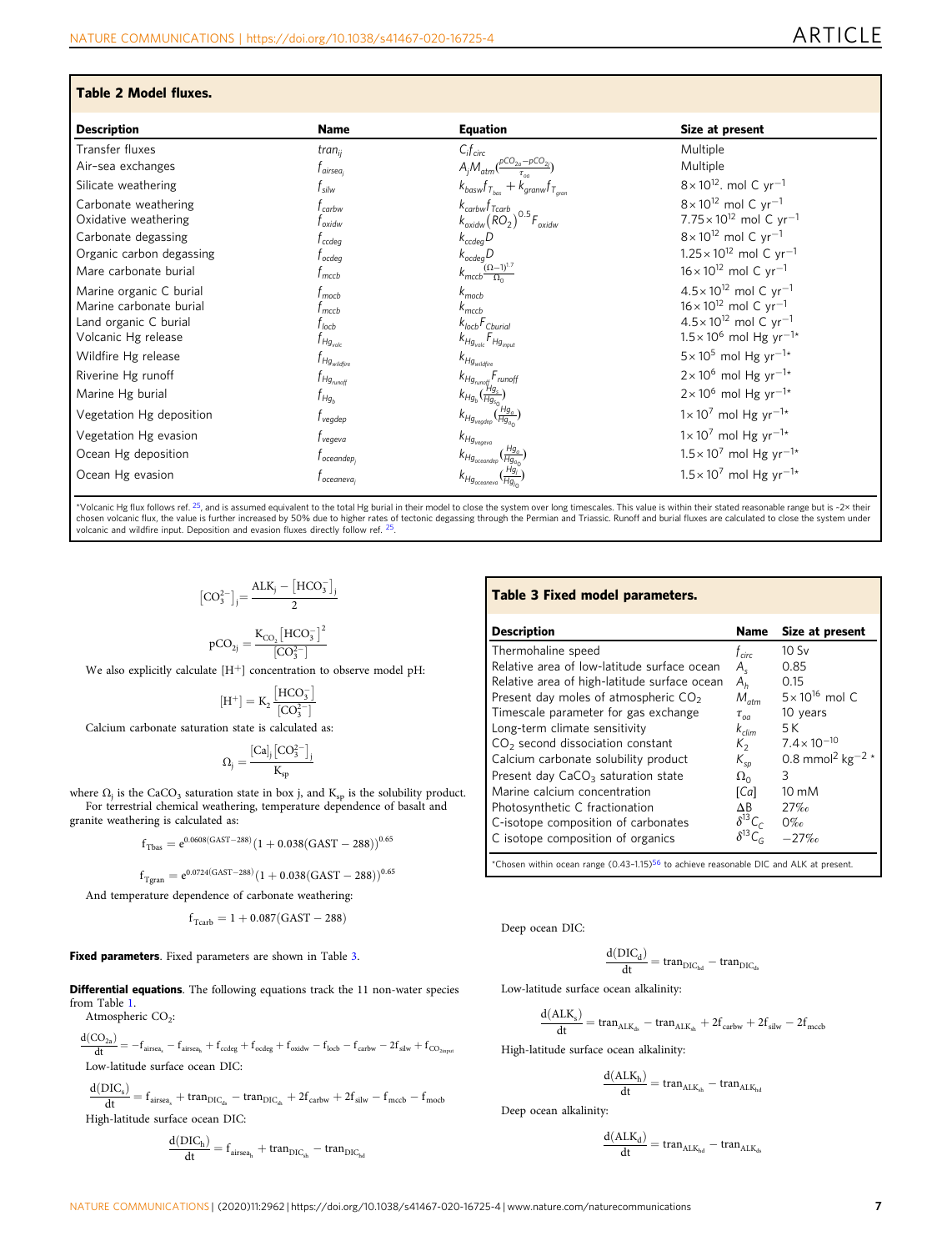<span id="page-7-0"></span> $\delta^{13}$ C of atmospheric CO<sub>2</sub>:

$$
\begin{aligned} \frac{d\big(\delta^{13}CO_{2a}\cdot CO_{2a}\big)}{dt} &= -\,f_{\text{airsea}_a}\delta^{13}C_{atm} - f_{\text{airsea}_b}\delta^{13}C_{atm} + f_{\text{ccdeg}}\delta^{13}C_C \\ &\quad + f_{\text{ocdeg}}\delta^{13}C_G + f_{\text{oxidity}}\delta^{13}C_G - f_{\text{locb}}\big(\delta^{13}C_{atm} - \Delta B\big) \\ &\quad - f_{\text{carbw}}\delta^{13}C_{atm} - 2f_{\text{silw}}\delta^{13}C_{atm} + f_{CO_{2\text{input}}}\delta^{13}C_{\text{input}} \end{aligned}
$$

 $\delta^{13}$ C of low-latitude surface ocean DIC:

$$
\frac{d(\delta^{13}DIC_s \cdot DIC_s)}{dt} = f_{\text{airsea}_a} \delta^{13}C_{\text{atm}} + \text{tran}_{\text{DIC}_{\text{ch}}} \delta^{13}DIC_d - \text{tran}_{\text{DIC}_{\text{ch}}} \delta^{13}DIC_s
$$
  
+  $f_{\text{carbw}} \delta^{13}C_{\text{atm}} + f_{\text{carbw}} \delta^{13}C_C + 2f_{\text{silw}} \delta^{13}C_{\text{atm}}$   
-  $f_{\text{mech}} \delta^{13}DIC_s - f_{\text{mech}} (\delta^{13}DIC_s - \Delta B)$   
 $\delta^{13}C$  of high-latitude surface ocean DIC:

$$
\frac{d(\delta^{13}DIC_h \cdot DIC_h)}{dt} = f_{\text{airsea}_h} \delta^{13}C_{atm} + \text{tran}_{\text{DIC}_{sh}} \delta^{13}DIC_s - \text{tran}_{\text{DIC}_{hd}} \delta^{13}DIC_h
$$

 $\delta^{13}$ C of deep ocean DIC:

$$
\frac{d(\delta^{13}DIC_d \cdot DIC_d)}{dt} = \text{tran}_{\text{DIC}_{hd}} \delta^{13}DIC_h - \text{tran}_{\text{DIC}_{dd}} \delta^{13}DIC_d
$$

Atmospheric Hg:

$$
\begin{aligned} \frac{d\big(Hg_a\big)}{dt} &=\ f_{Hg_{vol} } +f_{Hg_{wildtextrm{filter}}} -f_{oceander_h}+f_{oceance_h} \\ &-f_{oceander_s}+f_{oceance_h} -f_{wgedep}+f_{vegeva} \end{aligned}
$$

Low-latitude surface ocean Hg:

$$
\frac{d(Hg_s)}{dt} = f_{Hg_{\text{cutoff}}} + f_{\text{oceander}_s} - f_{\text{oceance}_s} + \text{tran}_{Hg_{\text{ds}}} - \text{tran}_{Hg_{\text{sh}}} - f_{Hg_{\text{sh}}}
$$

High-latitude surface ocean Hg:

$$
\frac{d(Hg_h)}{dt} = f_{oceandep_h} - f_{oceaneva_h} + tran_{Hg_{sh}} - tran_{Hg_{hd}}
$$

Deep ocean Hg:

$$
\frac{d\big(Hg_d\big)}{dt} = tran_{Hg_{hd}} - tran_{Hg_{ds}}
$$

 $\delta^{202}$ Hg of Low-latitude surface ocean Hg:

$$
\frac{d\left(\delta^{202}Hg_s\cdot Hg_s\right)}{dt}=f_{Hg_{\text{runoff}}}\delta^{202}Hg_{\text{runoff}}+f_{\text{oceander}_s}\delta^{202}Hg_{\text{atm}}-f_{\text{oceaneva}_s}\delta^{202}Hg_s
$$

$$
+\tan_{^1\!H_{g_{ds}}}\delta^{202}Hg_d-\tan_{^1\!H_{g_{sh}}}\delta^{202}Hg_s-f_{^1\!Hg_b}\delta^{202}Hg_s
$$

δ202Hg of High-latitude surface ocean Hg:

$$
\begin{aligned} \frac{d \big( \delta^{202} H g_h \cdot H g_h \big)}{dt} = & ~{} f_{oceander_h} \delta^{202} H g_{atm} - f_{ocearea_h} \delta^{202} H g_h \\ & +{}~ {tran}_{H g_{sh}} \delta^{202} H g_s - {tran}_{H g_{sh}} \delta^{202} H g_h \end{aligned}
$$

$$
\delta^{202}
$$
Hg of Deep ocean Hg:

$$
\frac{d\big(\delta^{202}Hg_d\cdot Hg_d\big)}{dt} = \text{tran}_{Hg_{hd}}\delta^{202}Hg_h - \text{tran}_{Hg_{ds}}\delta^{202}Hg_d
$$

# Data availability

The geochemical data used in this paper come from already published literature, as cited in the text.

# Code availability

MATLAB code to run the model is available from B.J.W. Mills on request.

Received: 23 December 2019; Accepted: 18 May 2020; Published online: 11 June 2020

# References

- 1. Erwin, D. H. The Great Paleozoic Crisis: Life and Death in the Permian (Columbia University Press, New York, 1993).
- 2. Benton, M. J. When Life Nearly Died: The Greatest Mass Extinction of All Time (Thames and Hudson, London, 2003).
- 3. Song, H., Wignall, P. B., Tong, J. & Yin, H. Two pulses of extinction during the Permian-Triassic crisis. Nat. Geosci. 6, 52-56 (2013).
- 4. Wignall, P. B. Extinction: A Very Short Introduction (Oxford University Press, Oxford, 2019).
- 5. Wignall, P. B. & Twitchett, R. J. Oceanic anoxia and the end permian mass extinction. Science 272, 1155–1158 (1996).
- 6. Isozaki, Y. Permo-Triassic boundary superanoxia and stratified superocean: records from lost deep sea. Science 276, 235–238 (1997).
- 7. Clapham, M. E. & Payne, J. L. Acidification, anoxia, and extinction: a multiple logistic regression analysis of extinction selectivity during the Middle and Late Permian. Geology 39, 1059–1062 (2011).
- Sun, Y. et al. Lethally hot temperatures during the early triassic greenhouse. Science 338, 366–370 (2012).
- 9. Sephton, M. A. et al. Catastrophic soil erosion during the end-Permian biotic crisis. Geology 33, 941–944 (2005).
- 10. Zhang, H. et al. The terrestrial end-Permian mass extinction in South China. Palaeogeogr. Palaeoclimatol. Palaeoecol. 448, 108–124 (2016).
- 11. Kaiho, K. et al. Effects of soil erosion and anoxic–euxinic ocean in the Permian–Triassic marine crisis. Heliyon 2, e00137 (2016).
- 12. Fielding, C. R. et al. Age and pattern of the southern high-latitude continental end-Permian extinction constrained by multiproxy analysis. Nat. Commun. 10, 385 (2019).
- 13. Shen, J. et al. Mercury evidence of intense volcanic effects on land during the Permian-Triassic transition. Geology 47, 1117–1121 (2019).
- 14. Chu, D. et al. Ecological disturbance in tropical peatlands prior to marine Permian-Triassic mass extinction. Geology 48, 288–292 (2020).
- 15. Visscher, H. et al. Environmental mutagenesis during the end-Permian ecological crisis. Proc. Natl Acad. Sci. USA 101, 12952–12956 (2004).
- 16. Foster, C. B. & Afonin, S. A. Abnormal pollen grains: an outcome of deteriorating atmospheric conditions around the Permian-Triassic boundary. J. Geol. Soc. Lond. 162, 653–659 (2005).
- 17. Maruoka, T., Koeberl, C., Hancox, P. J. & Reimold, W. U. Sulfur geochemistry across a terrestrial Permian-Triassic boundary section in the Karoo Basin, South Africa. Earth Planet. Sci. Lett. 206, 101–117 (2003).
- 18. Nowak, H., Schneebeli-Hermann, E. & Kustatscher, E. No mass extinction for land plants at the Permian–Triassic transition. Nat. Commun. 10, 384 (2019).
- 19. Labandeira, C. The fossil record of insect extinction: new approaches and future directions. Am. Entomol. 51, 14–29 (2005).
- 20. Wang, X. et al. Mercury anomalies across the end Permian mass extinction in South China from shallow and deep water depositional environments. Earth Planet. Sci. Lett. 496, 159–167 (2018).
- 21. Shen, J. et al. Evidence for a prolonged Permian–Triassic extinction interval from global marine mercury records. Nat. Commun. 10, 1563 (2019).
- 22. Sanei, H., Grasby, S. E. & Beauchamp, B. Latest permian mercury anomalies. Geology 40, 63–66 (2012).
- 23. Grasby, S. E. et al. Isotopic signatures of mercury contamination in latest Permian oceans. Geology 45, 55–58 (2017).
- 24. Wang, X. et al. Global mercury cycle during the end-Permian mass extinction and subsequent Early Triassic recovery. Earth Planet. Sci. Lett. 513, 144–155 (2019).
- 25. Amos, H. M., Jacob, D. J., Streets, D. G. & Sunderland, E. M. Legacy impacts of all-time anthropogenic emissions on the global mercury cycle. Glob. Biogeochem. Cycles 27, 410–421 (2013).
- 26. Schuster, P. F. et al. Permafrost stores a globally significant amount of mercury. Geophys. Res. Lett. 45, 1463–1471 (2018).
- 27. Them, T. R. et al. Terrestrial sources as the primary delivery mechanism of mercury to the oceans across the Toarcian Oceanic Anoxic Event (Early Jurassic). Earth Planet. Sci. Lett. 507, 62–72 (2019).
- 28. Grasby, S. E., Them, T. R., Chen, Z., Yin, R. & Ardakani, O. H. Mercury as a proxy for volcanic emissions in the geologic record. Earth-Sci. Rev. 196, 102880 (2019).
- 29. Thibodeau, A. M. & Bergquist, B. A. Do mercury isotopes record the signature of massive volcanism in marine sedimentary records? Geology 45, 95–96 (2017).
- 30. Xie, S. et al. Changes in the global carbon cycle occurred as two episodes during the Permian-Triassic crisis. Geology 35, 1083–1086 (2007).
- 31. Song, H. J. et al. The large increase of δ13C carb-depth gradient and the end-Permian mass extinction. Sci. China Earth Sci. 55, 1101-1109 (2012).
- 32. Wu, Y. et al. Organic carbon isotopes in terrestrial Permian-Triassic boundary sections of North China: implications for global carbon cycle perturbations. GSA Bull. 132, 1106–1118 (2019).
- 33. Shen, S. Z. et al. Calibrating the end-Permian mass extinction. Science 334, 1367–1372 (2011).
- 34. Burgess, S. D., Bowring, S. & Shen, S. Z. High-precision timeline for Earth′s most severe extinction. Proc. Natl Acad. Sci. USA 111, 3316–3321 (2014).
- 35. Sarmiento, J. L. & Toggweiler, J. R. A new model for the role of the oceans in determining atmospheric pCO<sub>2</sub>. Nature 308, 621-624 (1984).
- 36. Walker, J. C. G. & Kasting, J. F. Effects of fuel and forest conservation on future levels of atmospheric carbon dioxide. Palaeogeogr. Palaeoclimatol. Palaeoecol. 97, 151–189 (1992).
- 37. Clarkson, M. O. et al. Ocean acidification and the Permo-Triassic mass extinction. Science 348, 229–232 (2015).
- 38. Amos, H. M. et al. Global biogeochemical implications of mercury discharges from rivers and sediment burial. Environ. Sci. Technol. 48, 9514–9522 (2014).